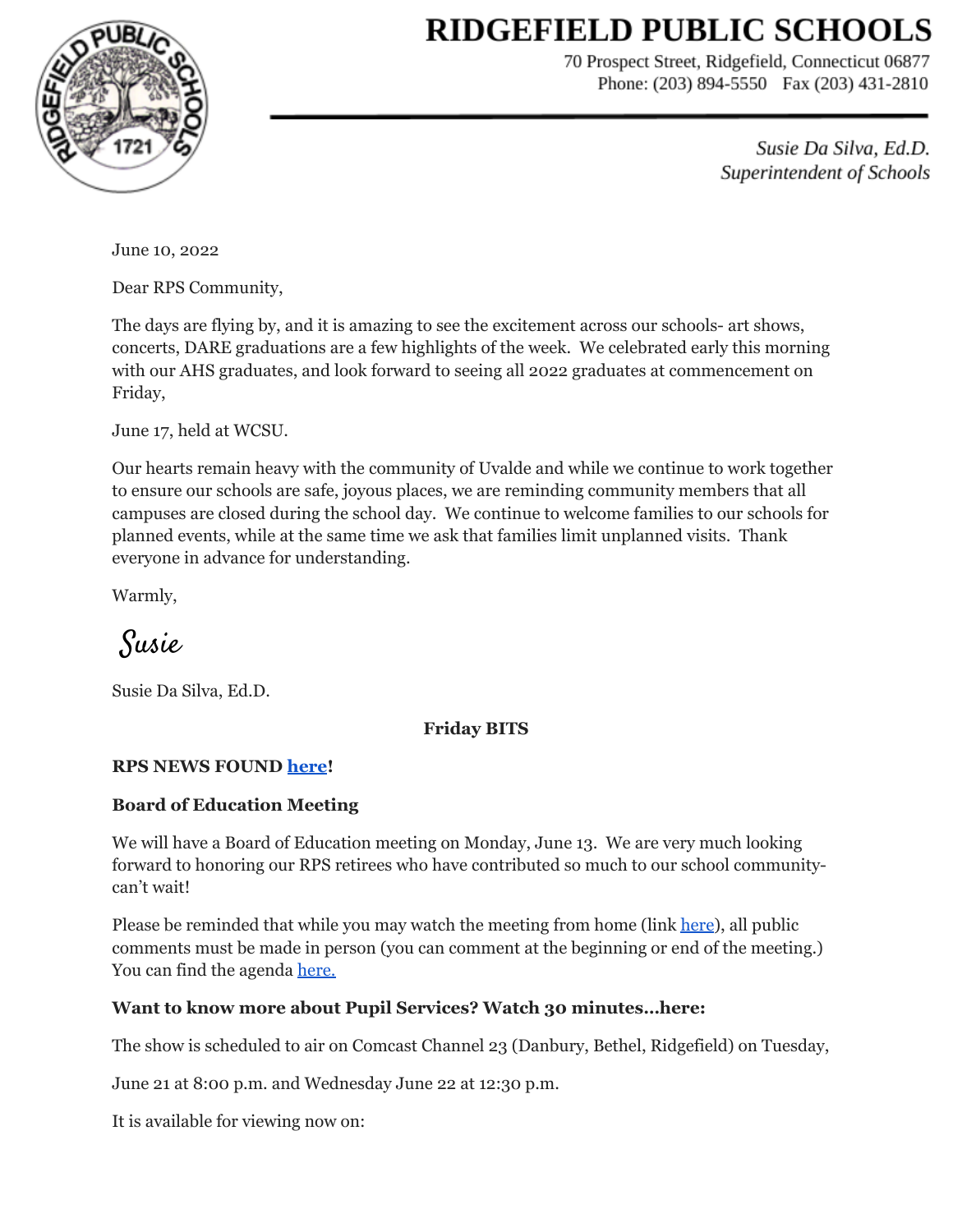## Facebook: <https://fb.watch/dzmO8QNsgR/>

Community Media Studios website: <https://www.communitymediastudios.com/30-minutes>

# **Registration for Before School Care for Late Elementary Schools on 7/1**

At a recent Board of Education Meeting, the district announced that the Ridgefield Boys and Girls Club will be offering before-school care from 7:00 a.m. to 9:00 a.m. for students of the three later-starting elementary schools. Look for more information to come.

#### **Friendly Parking Reminder - Handicap Accessible Spaces**

We kindly remind any and all guests to our schools for visits, or pick ups from school and athletic events to be mindful that handicap accessible parking spots are solely for cars with an issued handicap placard. As we near the end of the year and school celebrations will take place, and parking lots will be full, please be sure to respect the handicap parking signage and those individuals who need those spaces due to their special needs.

## **[Ridgefield](https://sites.google.com/ridgefieldps.net/tigertalk/home) Tiger Talk**

*Tiger Talk* welcomes back Dane Street, Ridgefield High School's Athletics Director. He tells us about the awesome spring sports achievements our RHS students have made- athletes who are still finishing up their seasons, notable athletes, and some upcoming news/information on the 2022 Fall season. It's a fun show and thanks for listening!

## **RPS Kindergarten Registration**

Help! If you have a friend or neighbor who is planning on joining kindergarten next year, remind them that registration is open! Families now have the opportunity to register using our brand new online system. Click [here](https://www.ridgefield.org/Registration_and_Immunizations) to take a look! Registration status impacts our ability to maintain and/or hire teachers.

## **Curricular Connections**

The Humanities department is collaborating with the Ridgefield Historical Society and The Witness Stones Project to embed a project-based learning experience focusing on historical inquiry skills as part of the grade 8 Colonial Era unit beginning next fall. The primary resources of formerly enslaved persons are being curated by the Ridgefield Historical Society and professional development for teachers is being provided by The Witness Stones Project. As part of the project, teachers will engage students in a historical inquiry focusing on the historical skills of sourcing, contextualization, chronological reasoning, and analysis like true museum curators, archivists, and historians! The culminating experience will include a commemoration ceremony at the Ridgefield Historical society.

## **Financial Assistance Opportunities**

Below is information about various tax credits and financial assistance opportunities for families who are interested in participating. We are sharing this information in collaboration with the Town Social Services' Department for any families who are interested in learning more about them.